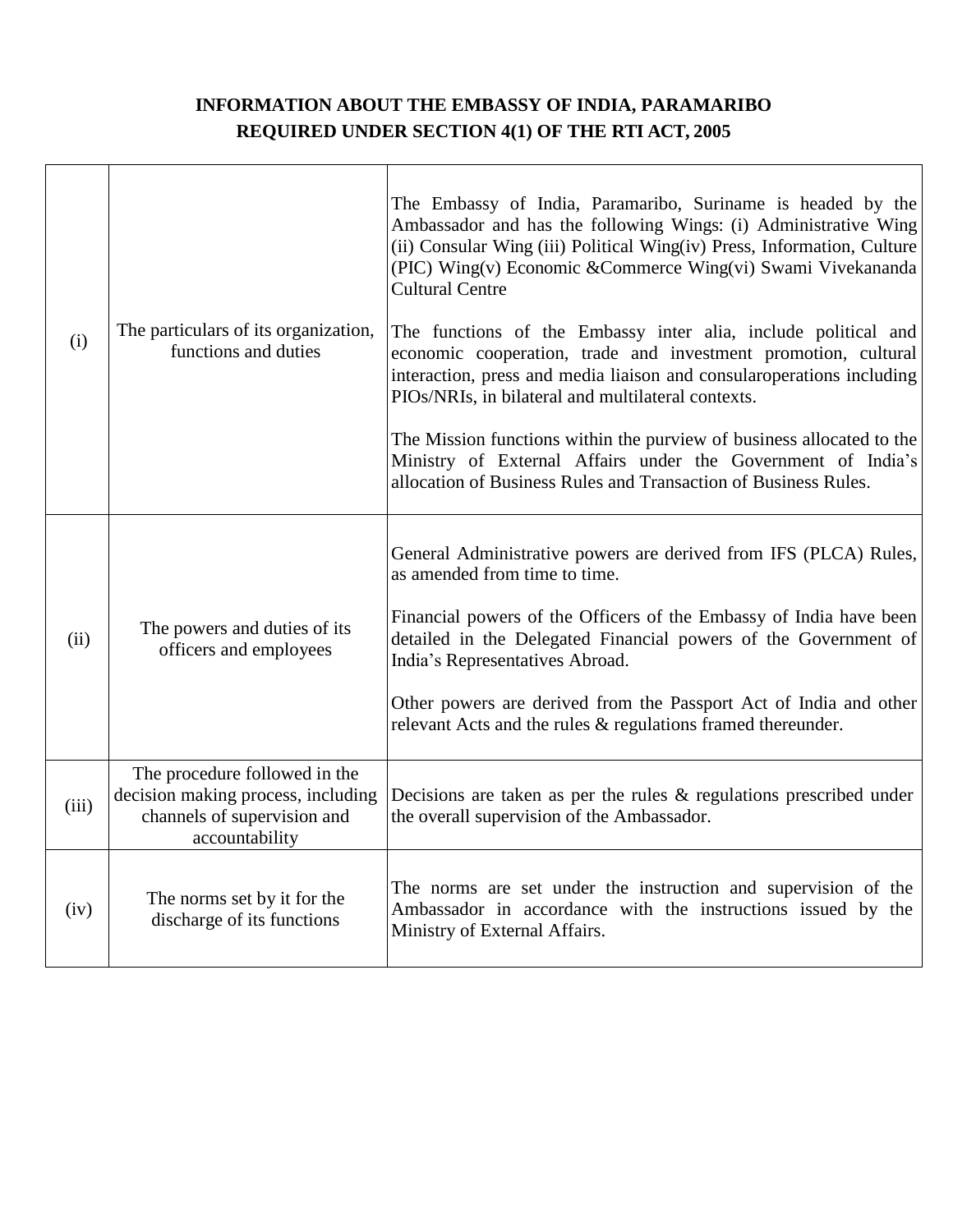| (v)   | The rules, regulations, instructions,<br>manuals and records, held by it or<br>under its control or used by its<br>employees for discharging its<br>functions                                                   | The IFS (PLCA) Rules and Annexures<br>The Delegated Financial Powers of Government of India's<br>Representatives Abroad<br>The Passport Act<br>The Manual on Office Procedure<br>The Other Central Government Rules and Manuals published by the<br><b>Central Government</b>                                                                                                                                                                                                                                                                                       |
|-------|-----------------------------------------------------------------------------------------------------------------------------------------------------------------------------------------------------------------|---------------------------------------------------------------------------------------------------------------------------------------------------------------------------------------------------------------------------------------------------------------------------------------------------------------------------------------------------------------------------------------------------------------------------------------------------------------------------------------------------------------------------------------------------------------------|
| (vi)  | A statement of the categories of<br>documents that are held by it or<br>under its control                                                                                                                       | Classified documents/files relating to India's relations with Suriname<br>and three concurrently accredited countries, Barbados, Saint Lucia<br>and St. Vincent and the Grenadines.<br>Unclassified documents/files including joint statements, declarations,<br>agreements and MoUs between India and Suriname and three<br>concurrently accredited countries, Barbados, Saint Lucia and St.<br>Vincent and the Grenadines.<br>Papers/documents/files relating to the functioning of this Mission.<br>Passport, Visa and consular service application forms.       |
| (vii) | The particulars of any arrangement<br>that exists for consultation with, or<br>representation by, the members of<br>the public in declaration to the<br>formulation of its policy or<br>implementation thereof; | The Embassy of India, Paramaribo functions within the norms of<br>India's foreign policy formulated by the Ministry of External Affairs.<br>The policy is implemented by the Embassy under the guidance and<br>supervision of the Ambassador.<br>Arrangements for the public for consultation<br><b>MADAD</b> Portal:<br>$\bullet$<br>https://www.madad.gov.in/AppConsular/welcomeLink<br>By emails/ by post<br>By personal appointments.<br>By walk-in on every Wednesday during the Open House<br>By other modes/ arrangements as announced from time to<br>time. |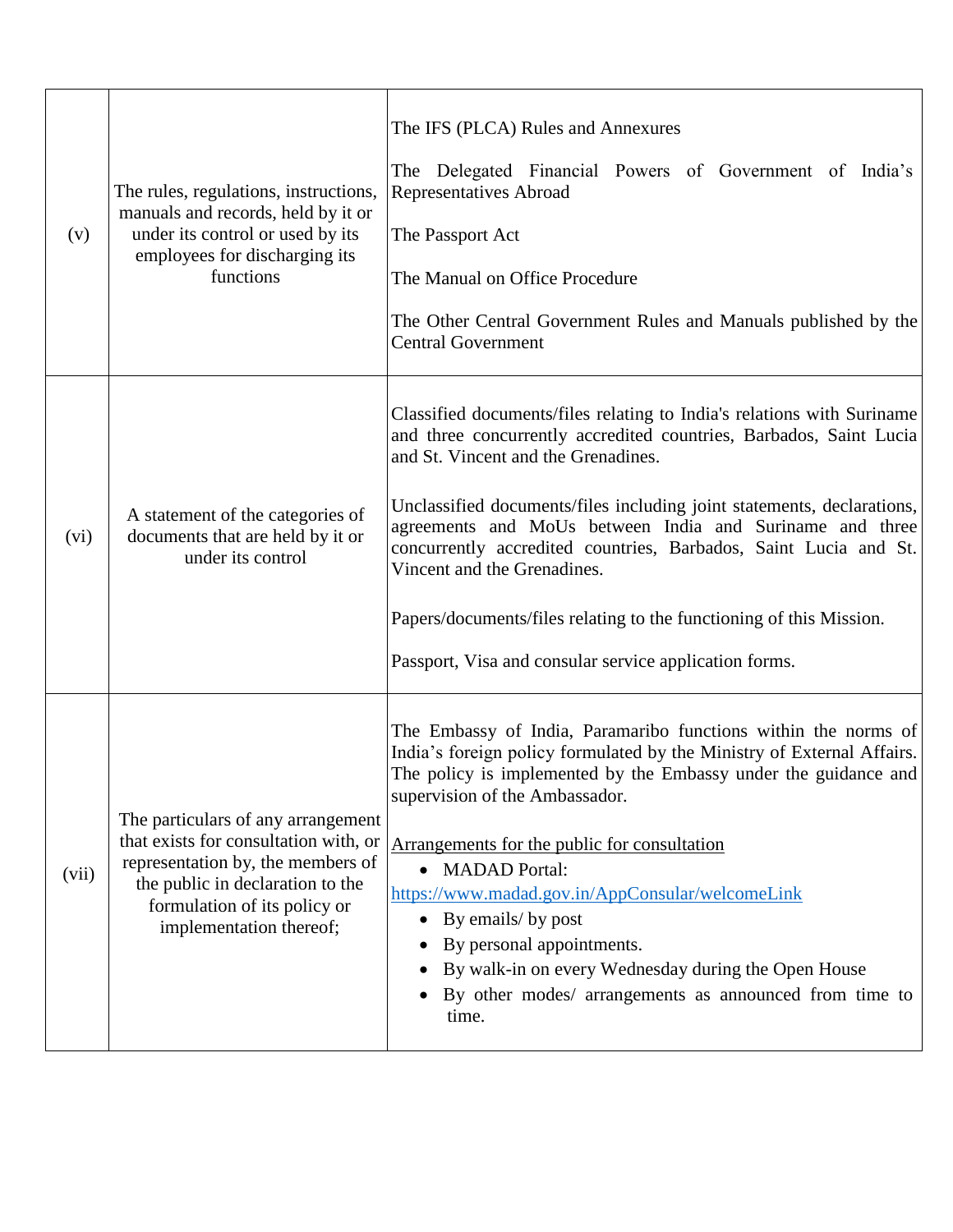| (viii) | A statement of the boards, councils,<br>committees and other bodies<br>consisting of two or more persons<br>constituted as its part or for the<br>purpose of its advice, and as to<br>whether meetings of those boards,<br>councils, committees and other<br>bodies are open to the public, or the<br>minutes of such meetings are<br>accessible for public. | The Mission interacts regularly with representatives of think tanks,<br>academic communities, civil societies, media, Chambers<br>of<br>Commerce $\&$ Industry $\&$ NRIs in its jurisdiction. |
|--------|--------------------------------------------------------------------------------------------------------------------------------------------------------------------------------------------------------------------------------------------------------------------------------------------------------------------------------------------------------------|-----------------------------------------------------------------------------------------------------------------------------------------------------------------------------------------------|
| (ix)   | A directory of its officers and<br>employees                                                                                                                                                                                                                                                                                                                 | List of Officers is given at Annexure-I                                                                                                                                                       |
| (x)    | The monthly remuneration<br>received by each of its officers and<br>employees, including the system of<br>compensation as provided in its<br>regulations                                                                                                                                                                                                     | The officers and employees draw their pay and allowances as fixed by<br>the Government of India.<br>A statement of monthly remuneration is at Annexure-II                                     |
| (xi)   | The budget allocation to each of its<br>agency indicating the particulars of<br>all plans, proposed expenditures<br>and reports on disbursements made                                                                                                                                                                                                        | The Budget allocation for the Current Financial Year is given in a<br>statement at Annexure-III                                                                                               |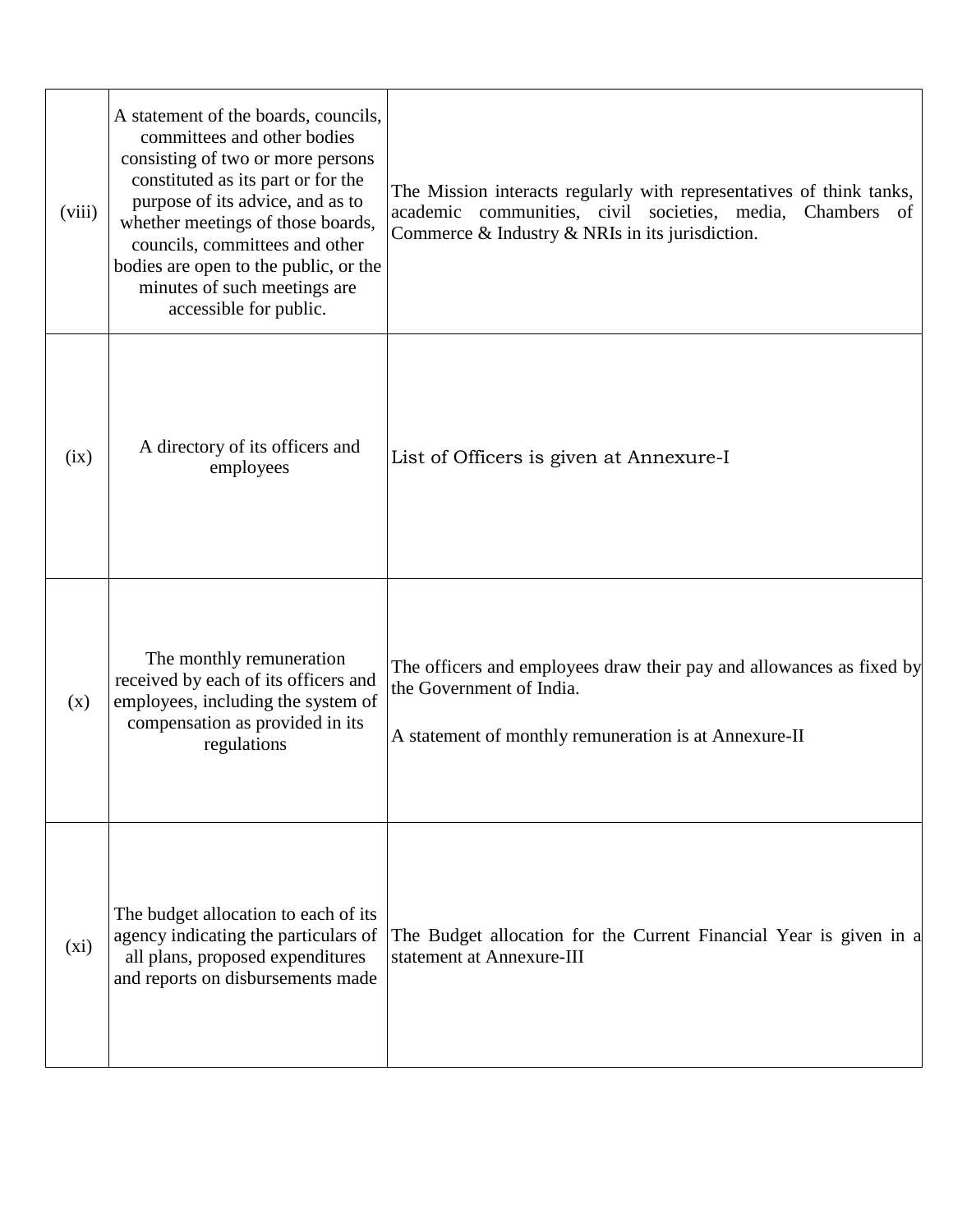| (xii)              | The manner of execution of<br>subsidy programmes, including the<br>amounts allocated and the details<br>of beneficiaries of such<br>programmes;                                   | The Embassy of India does not have any subsidy programme.                                                                                                                                                                                                                                                |
|--------------------|-----------------------------------------------------------------------------------------------------------------------------------------------------------------------------------|----------------------------------------------------------------------------------------------------------------------------------------------------------------------------------------------------------------------------------------------------------------------------------------------------------|
| (xiii)             | Particulars of recipients of<br>concessions, permits or<br>authorizations granted by it;                                                                                          | No concessions/permits<br>the Embassy of India.<br>granted by<br>are                                                                                                                                                                                                                                     |
| (xiv)              | Details in respect of information,<br>available to or held by it, reduced<br>in an electronic form;                                                                               | The Embassy's website has the required information. The Embassy<br>also makes available to interested individuals various books,<br>brochures, USB Drives, CDs and DVDs containing information on<br>India, its people and culture.                                                                      |
| $\left( xy\right)$ | The particulars of facilities<br>available to citizens for obtaining<br>information, including the working<br>hours of a library or reading room,<br>if maintained for public use | Citizens can approach the Mission during working hours from<br>08:00 AM to 04:30 PM to obtain information.<br>The Swami Vivekananda Cultural Centre (SVCC) has a Library<br>which is accessible from $08:00$ AM to $04:30$ PM during the working<br>days Monday to Friday (except on gazetted holidays). |